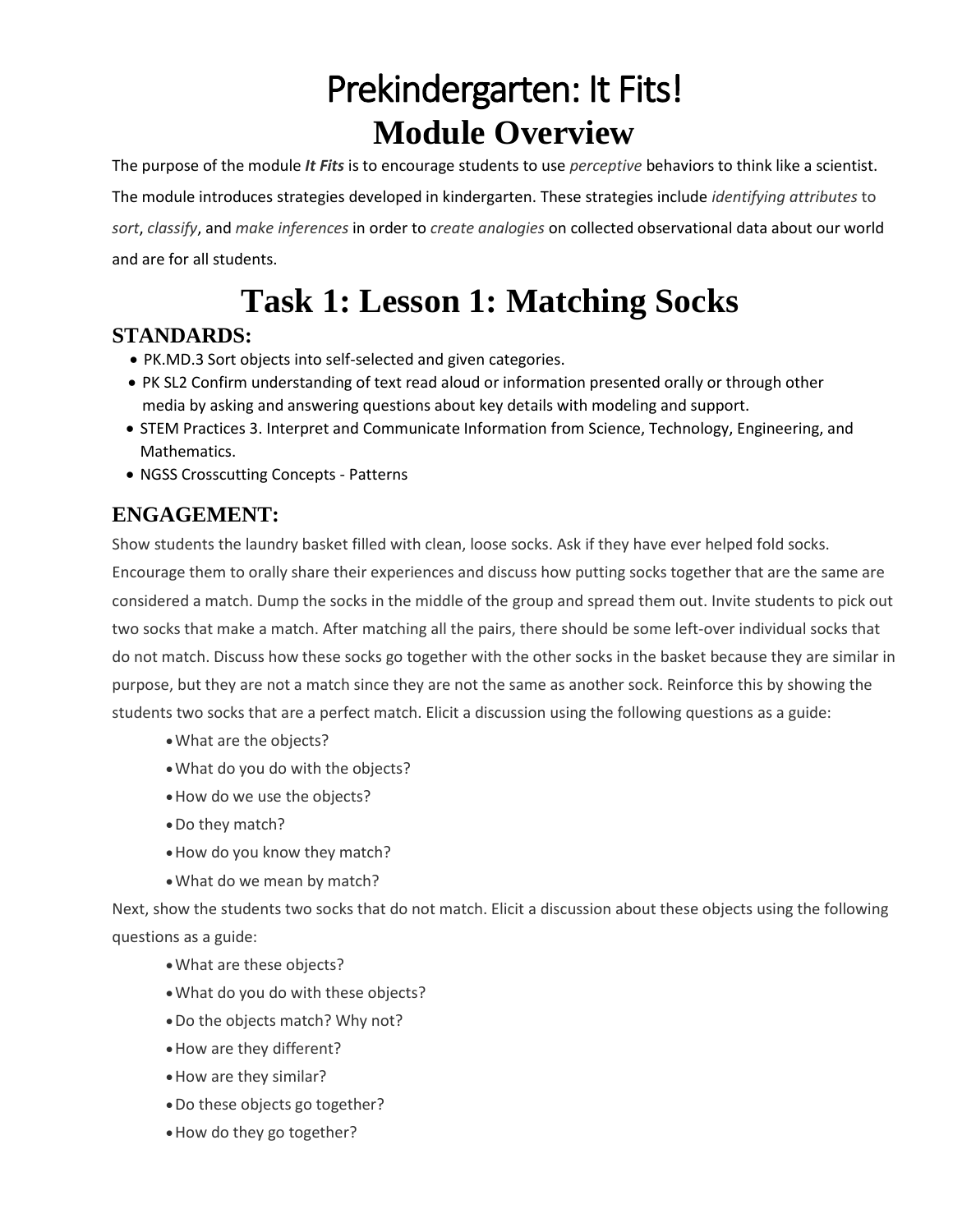Share Definitions RS1A and BS1B to reinforce concepts that match and go together. Show RS1C and discuss how being able to see how things are alike and different is being perceptive.

## **EXPLORATION/EXPLANATION:**

Gather at the front of the room with an adult assistant. Begin to role-play the thinking and actions of sorting the model Picture Cards RS2A‐D onto the enlarged, labeled T Chart RS3.

An alternative is to cut the cards in half so that students may play "Memory" or "Go Fish."

**Teacher:** Let's play a sorting game! Here are some cards for you and here are some cards for me. **Assistant:** Great! I love games. How do we play?

**Teacher**: Look at this game board (T Chart). It says MATCH on one side and GO TOGETHER on the other. I think we're supposed to look at the pictures on each card and decide where they should go on the game board

**Assistant:** (Holding card for all to see) My card has two stars. They match because they are the same, so I think I will tape mine under the word MATCH.

**Teacher:** I think you're right because my card has a star and a moon. They don't match because they are not the same, but they do go together because they are both in the sky. I'm taping my card under the words GO TOGETHER.

Continue to model and sort remaining cards Picture Cards RS1 with the students. Reinforce the definitions for things that match and things that go together. Consider using individual student response Pinch Cards RS4 to capture a perceptive response from every child.

### **EXTENSION:**

Students will be given their own Cards RS5A‐E to sort onto their own T Chart RS3. Teachers may choose to have students work with partners or in a guided group. Students will discuss if the objects match or go together. Students may work independently on the T chart, or students may choose to make pictures at the art center for things that go together or match.

## **EVALUATION:**

The teacher and assistant in the room will observe students during the extension activities and enter student's initials in the appropriate REPI section on the Data Collection RS6A. Teachers and assistants can also make anecdotal records of students' comments to supplement perceptive data collection. Gain expanded opportunities to capture students' perceptive behaviors by discussing with students the reasons for the choices they have made.

The following are the Task 1: Lesson 1 Teacher Resources:

- [Parent Letter](https://www.oercommons.org/courseware/related-resource/13942/download)
- [REPI](https://www.oercommons.org/courseware/related-resource/13943/download)
- RS1A Match Poster
- RS1B Go Together Poster
- [RS1C Perceptive Poster](https://www.oercommons.org/courseware/related-resource/13946/download)
- [RS2A Go-together Pair or Match Cards P1](https://www.oercommons.org/courseware/related-resource/13947/download)
- [RS2B Go-together Pair or Match Cards P2](https://www.oercommons.org/courseware/related-resource/13948/download)
- [RS2C Go-together Pair or Match Cards P3](https://www.oercommons.org/courseware/related-resource/13949/download)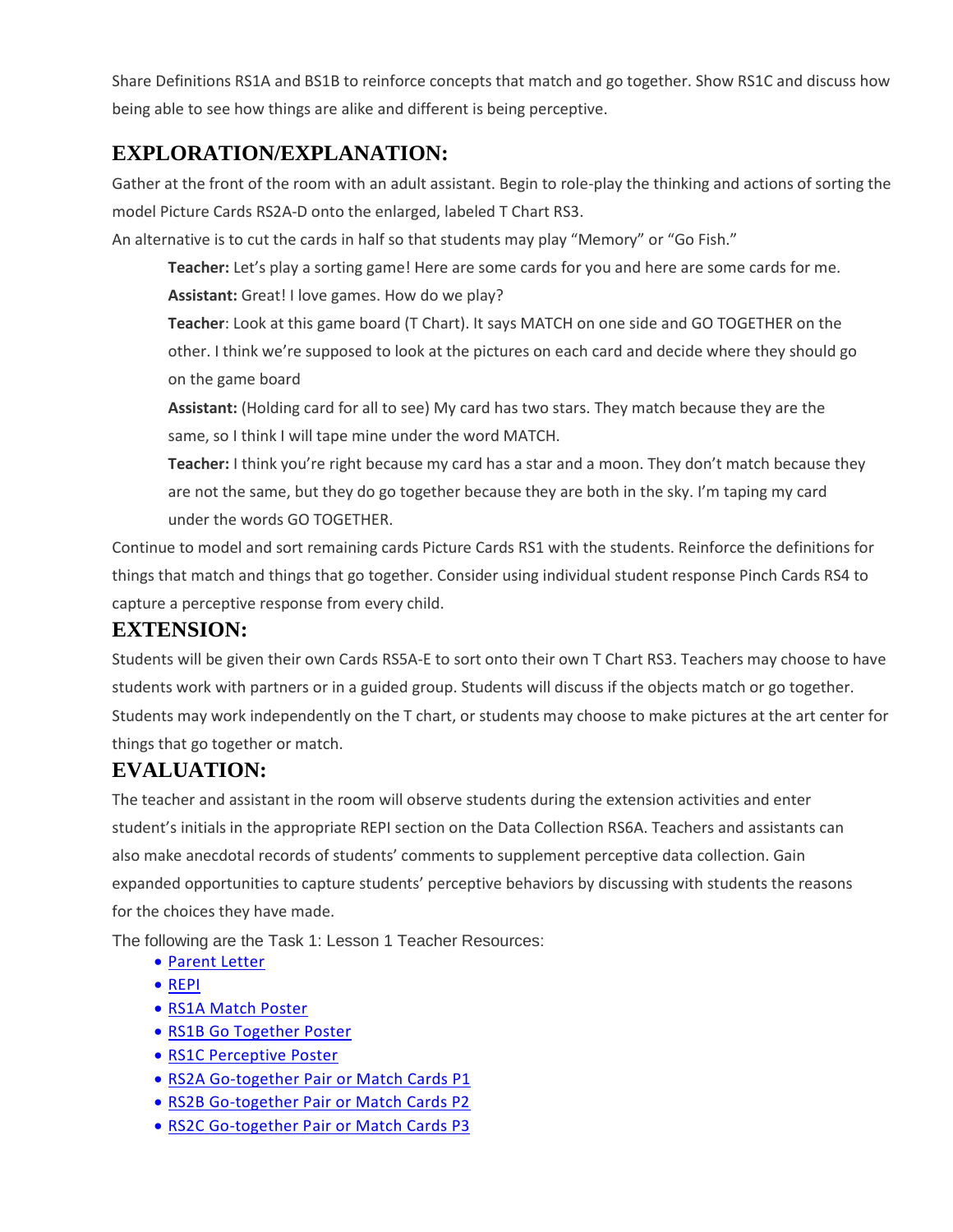- [RS2D Go-together Pair or Match Cards P4](https://www.oercommons.org/courseware/related-resource/13950/download)
- [RS3 Go-together Pair or Match Cards T Chart](https://www.oercommons.org/courseware/related-resource/13951/download)
- [RS4 Pinch Cards](https://www.oercommons.org/courseware/related-resource/13952/download)
- [RS5A Cards for Extension P1](https://www.oercommons.org/courseware/related-resource/13953/download)
- [RS5B Cards for Extension P2](https://www.oercommons.org/courseware/related-resource/13954/download)
- [RS5C Cards for Extension P3](https://www.oercommons.org/courseware/related-resource/13955/download)
- [RS5D Cards for Extension P4](https://www.oercommons.org/courseware/related-resource/13956/download)
- [RS5E Cards for Extension P5](https://www.oercommons.org/courseware/related-resource/13957/download)
- [RS6A It Fits Data Collection Sheet](https://www.oercommons.org/courseware/related-resource/13958/download)

## **Task 2**: **Lesson 2: Some Things Go Together**

#### **STANDARDS:**

- PK.MD.3 Sort objects into self-selected and given categories.
- PK RL1 With modeling and prompting, answer questions about details in text.
- [STEM Practices](http://mdk12.msde.maryland.gov/instruction/academies/marylandstatestemstandardsofpractice_.pdf) 3. Interpret and Communicate Information from Science, Technology, Engineering, and Mathematics.
- [NGSS Crosscutting Concepts Patterns](http://www.nextgenscience.org/sites/default/files/Appendix%20G%20-%20Crosscutting%20Concepts%20FINAL%20edited%204.10.13.pdf)

### **ENGAGEMENT/EXPLORATION:**

Place the connected Puzzle Pieces RS7A‐B on the board and point out how the two pieces go together to make a shape. Explain that each puzzle shape is unique and does not match any other shape. Slowly pull the pieces apart and mix them randomly on the board. Review the working definition created for the phrase go together in lesson one by inviting the students to select the two puzzle pieces that fit or go together to reassemble the shapes.

## **EXPLANATION:**

Before reading, show students the cover of the book, Some Things Go Together. (If using the alternate text, We Go Together tailor the discussion to the illustrations in this book.) Invite them to look closely at the illustration, naming the objects on the cover. Talk about the overlay of the puzzle pattern over the illustration. Discuss why the illustrator may have used the puzzle overlay. State that the purpose of reading the story is to think and talk about how things fit or go together. During the reading, stop periodically to talk about how and why two objects go together. (Example: Key/lock go together because one fits inside the other; one opens the other; they are both on a door.)

After reading, have students offer several ways that the girl and the dog on the last page go together. (Ex: They can play together, go for a walk, etc.)

#### **EXTENSION:**

Wear a necklace or headband created using Together Pictures RS8A‐B. Pass out a picture necklace to each student, making sure they can name the picture. Model how the students might mingle around the group and look for a friend wearing a necklace that goes with their necklace. Think aloud about the choice you made. Have the students move around the room to find the friend who has the necklace that is a fit. Have students sit next to each other as a go together pair. After all the students have made a connection, you should go around the group and have them orally explain why they go together.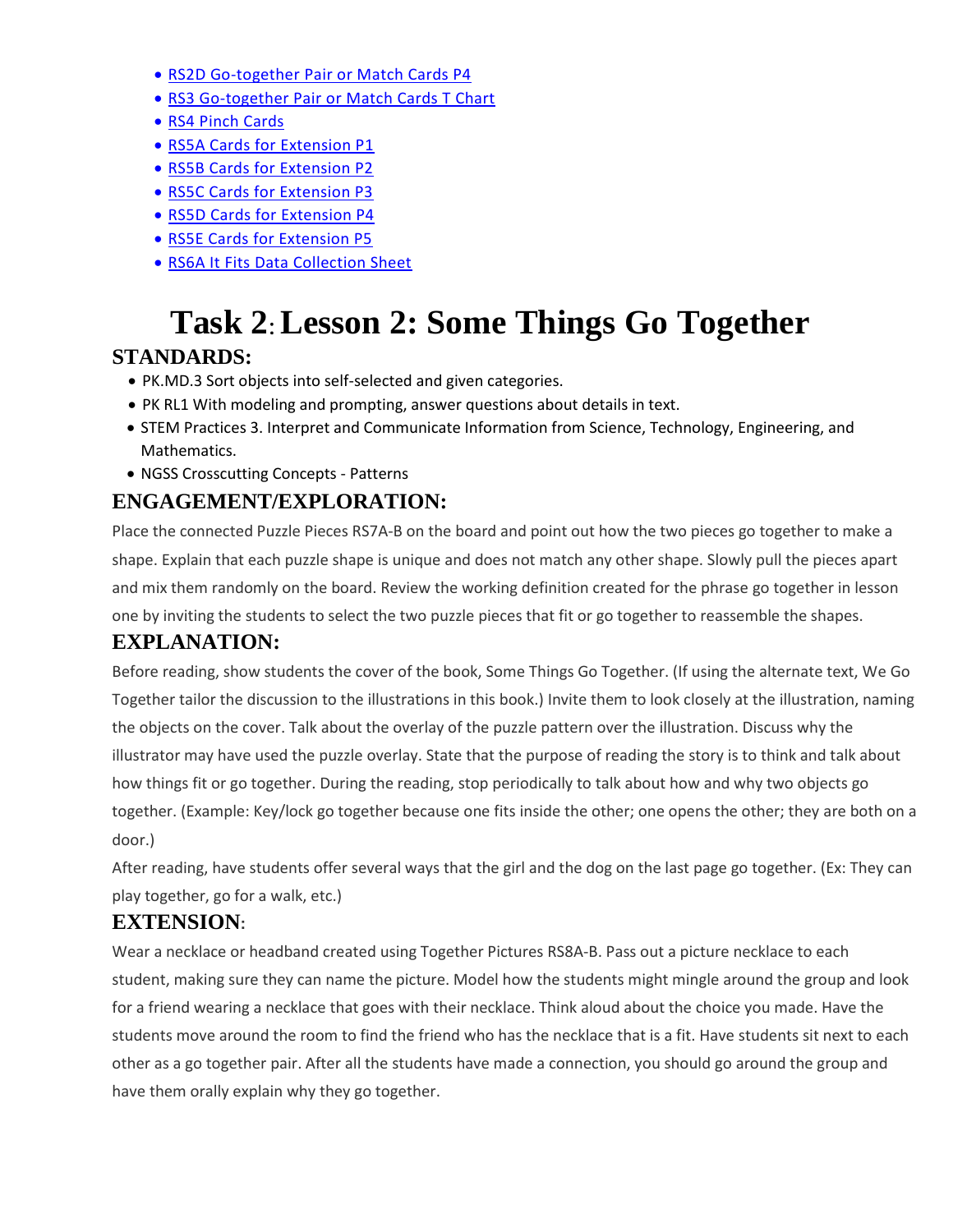## **EVALUATION:**

Evaluation occurs throughout the lesson as students orally communicate and physically orient themselves to demonstrate their understanding of what goes together. Teachers should capture and document perceptive behaviors by adding students' names/initials to Data Collection RS6A, applying the REPI Developmental Continuum. The following are the Task 2: Lesson 2 Teacher Resources:

- [REPI](https://www.oercommons.org/courseware/related-resource/13959/download)
- [RS6A It Fits Data Collection Sheet](https://www.oercommons.org/courseware/related-resource/13960/download)
- [RS7A Puzzles Sheet P1](https://www.oercommons.org/courseware/related-resource/13961/download)
- [RS7B Puzzle Piece Sheet P2](https://www.oercommons.org/courseware/related-resource/13967/download)
- **RS8AB-1 Extension Together Pictures P1**
- [RS8AB-2 Extension Together Pictures P2](https://www.oercommons.org/courseware/related-resource/13964/download)

## **Task 3: Lesson 3: Going Together Again**

#### **STANDARDS:**

- PK.MD.3 Sort objects into self-selected and given categories.
- PK SL1 Participate in collaborative conversations with diverse partners about pre-kindergarten topics and texts with peers and adults in small and large groups.
- [STEM Practices](http://mdk12.msde.maryland.gov/instruction/academies/marylandstatestemstandardsofpractice_.pdf) 3. Interpret and Communicate Information from Science, Technology, Engineering, and Mathematics.
- [NGSS Crosscutting Concepts Patterns](http://www.nextgenscience.org/sites/default/files/Appendix%20G%20-%20Crosscutting%20Concepts%20FINAL%20edited%204.10.13.pdf)

## **ENGAGEMENT:**

Revisit the text Some Things Go Together by Jill Eggleton or We Go Together by Todd Dunn and generate a list of go together pairs with the students. Follow the tune of "The Muffin Man" to sing the following song, filling in the second verse with the students' suggestions.

> *Do you know what goes together? Goes together, goes together? Do you know what goes together? Tell me now. A [bat and ball] go together, Go together, go together. A [bat and ball] go together. What else do you know?*

## **EXPLORATION/EXPLANATION:**

After reading or singing, review the general rule for why pairs go together. Bring out the purse and empty its contents onto the floor or table. It helps to be animated and dramatic to gain and keep the attention of young students. Hold up each object and have the students name it. Explain that you want to put items back in the purse as pairs of objects that go together. Choose objects such as coins and receipts; explain that these items are from shopping. Choose two more items, such as a tissue and cough drop. Shift responsibility for the selection and explanation of go together pairs from you to the students.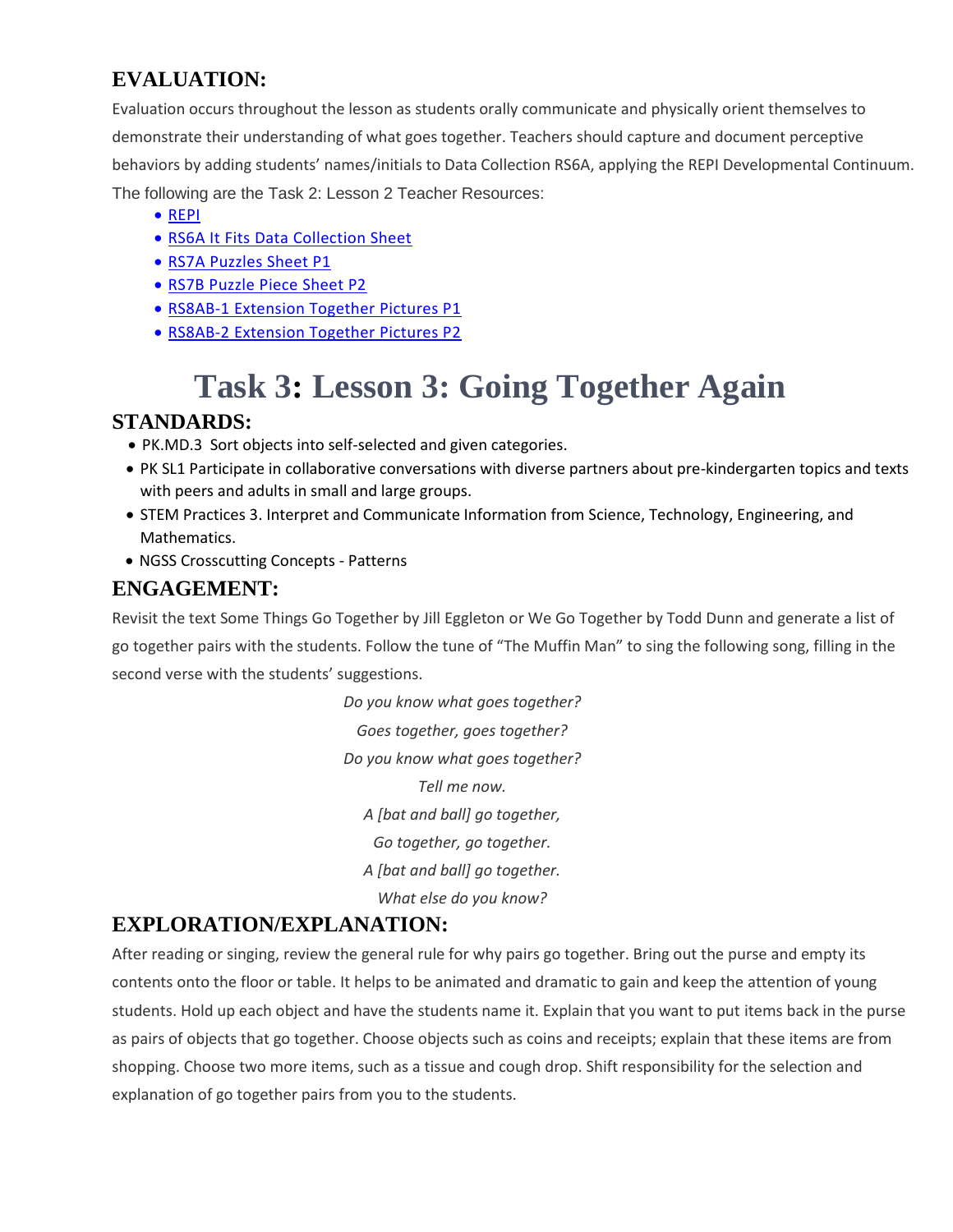Next, bring out the two backpacks/book bags filled with school supplies. Ask students to randomly choose an item from backpack A and then from backpack B. Ask the student if the two items match or go together and why. If students choose matching items, have them select another single item from one of the bags. Continue with several examples from the backpacks for guided practice. The teacher or the student should take an item out of the backpack if students keep picking the same things.

#### **EXTENSION:**

Students will use the objects from the assembled kits and work in small groups or independently at Center Time to manipulate concrete objects that go together. Suggest that the kits might show people's different living habits and jobs. If authentic materials are not accessible, use pictures from Extras RS7A and RS7B.

#### **Possible Assembled Kits**

**Kitchen/Baking Kit:** apron, cookbook, teaspoon, bowl, spoon, spatula, muffin tin, toothpick, timer **Tool Kit**: hammer, nails, screwdriver, screws, nuts, bolts, ruler, pencil **Grocery Kit:** plastic foods, clean empty food boxes **Shaving Kit:** shampoo, scissors, toy razor, shaving cream, toothbrush, toothpaste, cotton swab, a small bar of soap, emery board **Camping Kit:** water bottle, cup pan, bandages, compass, map **Gym Kit**: soccer ball, basketball, sneakers, socks, shorts, shirt, water bottle, lock, stopwatch

### **EVALUATION:**

Teachers capture and document perceptive behaviors throughout the lesson by adding students' names/initials to

the Data Collection RS6B and apply the REPI Developmental Continuum.

The following are the Task 3: Lesson 3 Teacher Resources:

- [REPI](https://www.oercommons.org/courseware/related-resource/13965/download)
- RS7A Puzzle Piece Sheet P1
- [RS7B Puzzle Piece Sheet P2](https://www.oercommons.org/courseware/related-resource/13967/download)
- [RS6B It Fits Data Collection Sheet](https://www.oercommons.org/courseware/related-resource/13968/download)

## **Task 4: Bridging Experience**

- Refer to the information captured on perceptive behaviors on Data Collection RS6B compiled in previous lessons to decide on which level to begin the tiered Bridging Experience. Plan to start at the student's demonstrated behavioral level, Readiness, Emergent, Progressing, or Independent.
- $\triangleright$  Prepare a Bridging RS8 for each student by circling or highlighting the tiered task that you plan to use initially. If a student is successful at that level, offer a more challenging tiered task.

### **STANDARDS:**

- PK.MD.3 Sort objects into self-selected and given categories.
- PK SL1.b During scaffolded conversations, continue a conversation through multiple exchanges.
- [STEM Practices](http://mdk12.msde.maryland.gov/instruction/academies/marylandstatestemstandardsofpractice_.pdf) 3. Interpret and Communicate Information from Science, Technology, Engineering, and Mathematics.
- [NGSS Crosscutting Concepts Patterns](http://www.nextgenscience.org/sites/default/files/Appendix%20G%20-%20Crosscutting%20Concepts%20FINAL%20edited%204.10.13.pdf)

#### **PROCEDURE:**

Begin with students at Readiness and Emergent levels for perceptive behaviors (Names are noted earlier on Bridging Recording Sheet RS8):

1. Invite a student to your center and introduce the RS9 Sorting Mat. Explain that you are going to play a game.